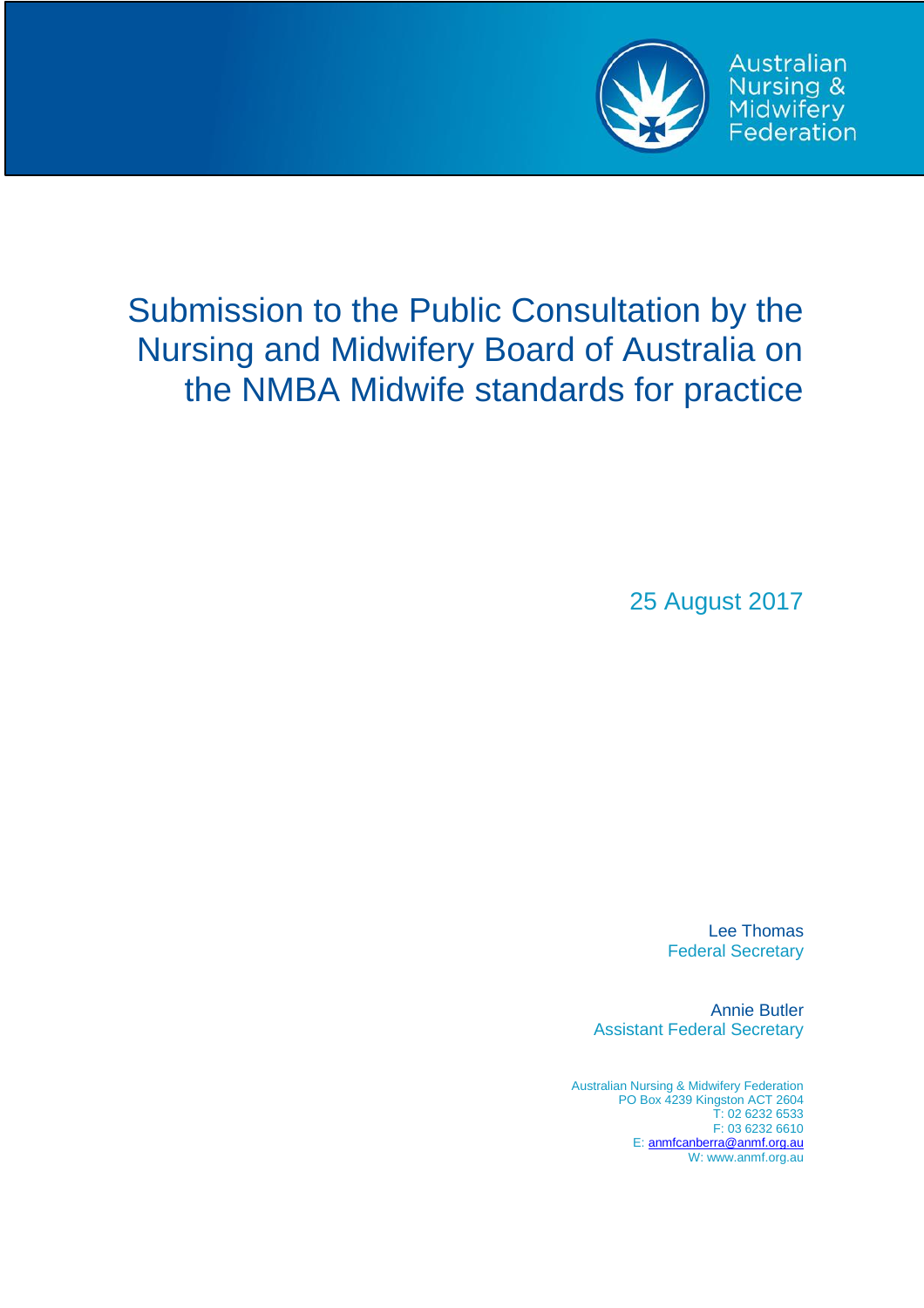#### **Introduction**

 $\overline{a}$ 

Established in 1924, the Australian Nursing and Midwifery Federation (ANMF) is the largest professional and industrial organisation in Australia for nurses, midwives and assistants in nursing. With Branches in each State and Territory, the core business of the ANMF is the professional and industrial representation of our members and the professions of nursing and midwifery.

With a membership now standing at over 259,000 nurses, midwives and assistants in nursing, our members are employed across all urban, rural and remote locations, in both the public and private health and aged care sectors.

Currently, the ANMF represents the largest number of midwives in the country, with over 20,000 members registered as midwives. This is almost two thirds of all registered midwives in Australia, according to the total number of 33,422 shown in the March 2017 statistics for the Nursing and Midwifery Board of Australia (NMBA)<sup>i1</sup>.

The ANMF takes a leadership role for the nursing and midwifery professions by participating in the development of policy relating to: nursing and midwifery practice, professionalism, regulation, education, training, workforce, and socio-economic welfare; health and aged care, community services, veterans' affairs, workplace health and safety, industrial relations, social justice, human rights, immigration, foreign affairs and law reform.

With a strong midwifery membership, we welcome the opportunity to provide response to this public consultation on the NMBA's draft *Midwife standards for practice*. In order to assure the public of safe and competent practice by midwives, it is imperative the standards for practice document be clear in intent, signify a contemporary evidence-base for midwifery practice, and, abide by legal parameters.

The ANMF's feedback on the NMBA's draft *Midwife standards for practice,* is provided against the questions posed in the online survey for this consultation.

<sup>&</sup>lt;sup>1</sup> NMBA Website:<http://www.nursingmidwiferyboard.gov.au/About/Statistics.aspx>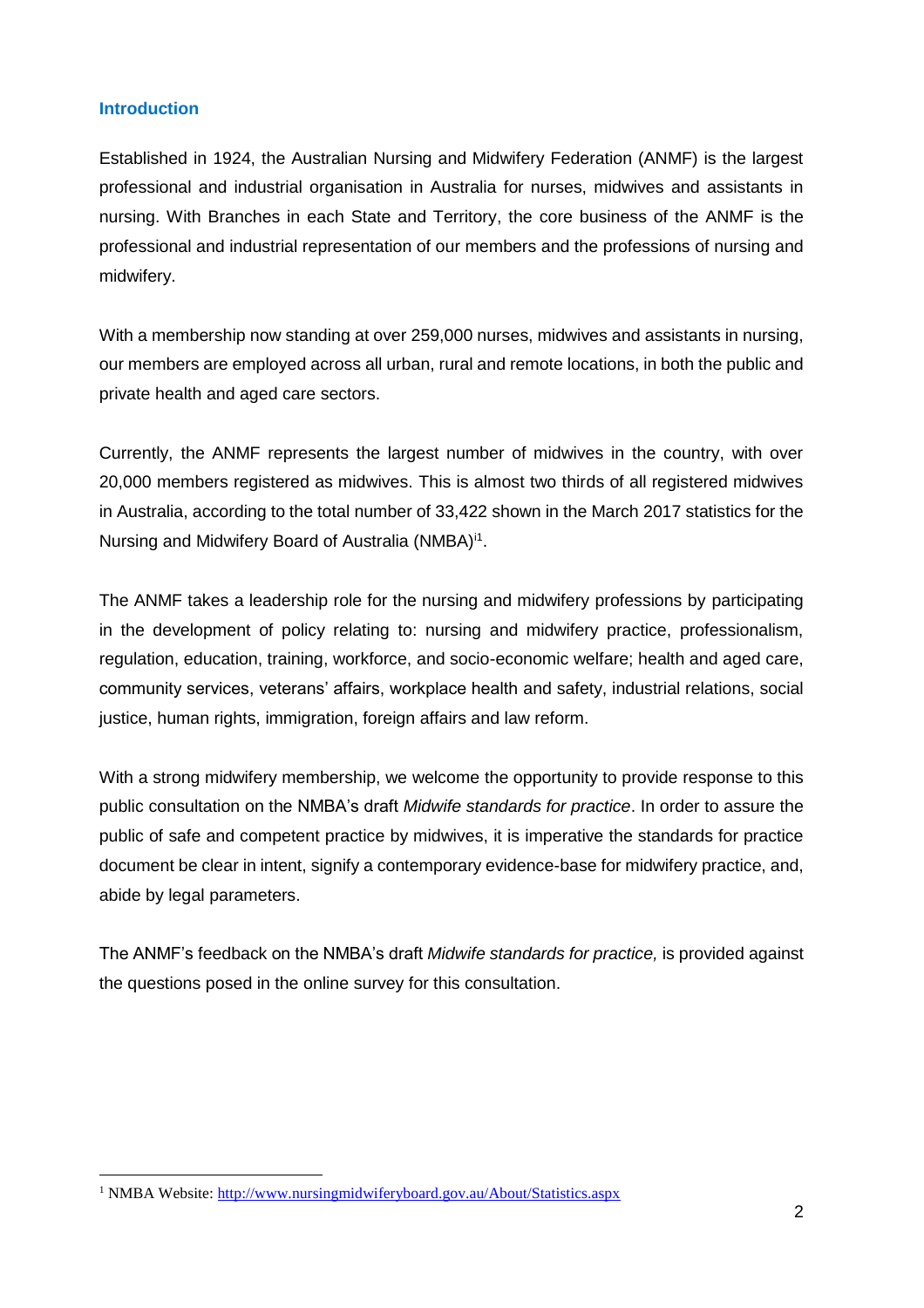#### **ANMF Response to Consultation Questions**

## **Introduction. Do you have any comments about the introduction to the Standards? Please provide a reason for suggested amendments.**

The introduction reads well and provides several clear principles under which the midwifery profession is practised within the regulatory framework of the National Law. A comprehensive overview of the midwife is provided including the governing and internationally accepted definition; the evidence-base for practice; and, the recognition of history and culture to health and well-being, given the diversity of ethnic backgrounds of people living within Australia.

With regard to the international definition of the midwife, it should be noted that this document has most recently been revised and adopted by the International Confederation of Midwives (ICM) at the Toronto council meeting in 2017. While the wording in the ICM document has not been altered, the ANMF draws this to your attention as the reference on page 7 under 'Introduction' needs to be amended accordingly<sup>2</sup>.

The criticality of promoting culturally safe midwifery care is an important inclusion up front in the introduction, and especially the acknowledgement by midwives of the impact of colonisation on the cultural, social and spiritual lives of Australia's First Nations' peoples. The addition of a footnote here would be useful to specifically direct the reader to the definition of 'cultural safety' in the Glossary, due to the importance of understanding of this term by midwives.

The introduction sets the expectation for responsible and accountable midwifery care, irrespective of context of practice, highlighting clinical and non-clinical roles taken by midwives.

## **Use and purpose. How effective is the explanation of the use of the Standards? Please provide a reason for suggested amendments.**

The section on the purpose and use of the Standards is clear with a necessary emphasis on the fact that these standards for practice apply to 'all midwives across all areas of

 $\overline{a}$ 

<sup>2</sup> International Confederation of Midwives. *International Definition of the Midwife*. ICM Website: <http://internationalmidwives.org/assets/uploads/documents/Position> Statements-English/New Position Statements in 2014 and 2017/ENG Definition\_of\_the\_Midwife 2017.pdf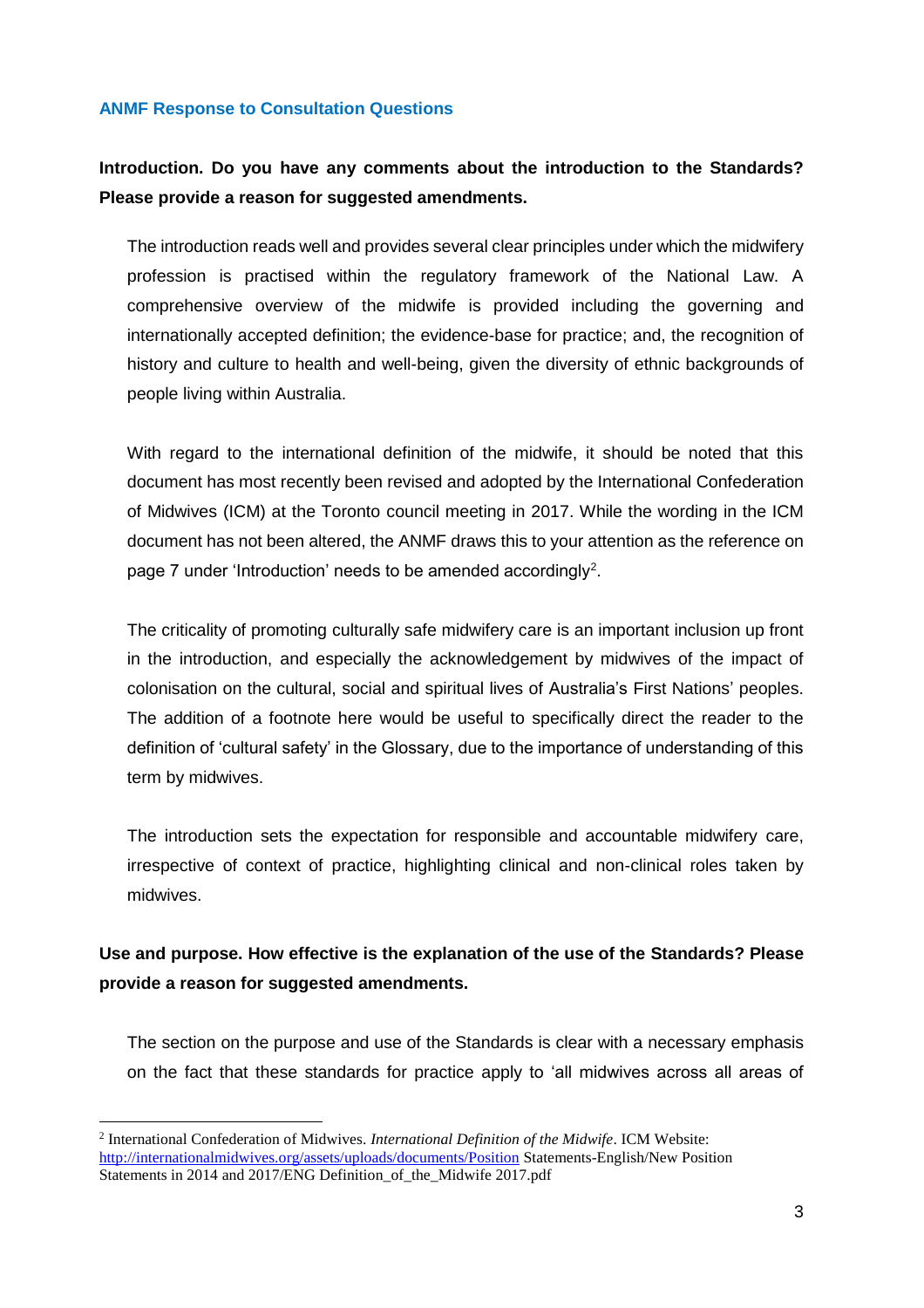practice'. The dot points add clarity to the use of the Standards within, and external to, the midwifery profession. (Note: at the end of the first sentence 'practise' needs to be changed to 'practice').

Second dot point: remove 'and new graduate performance" – As all midwives are assessed in the same way there is no difference between assessment of a newly graduated midwife and other midwives.

The ANMF considers there are valuable words from the definition of 'Standards for practice' in the Glossary which should be added here, to further strengthen this section.

In relation to other documents to be read in conjunction with these Standards, reference should be made in Footnote 5 in this section to the NMBAs *Safety and quality guidelines for privately practising midwives* [\(http://www.nursingmidwiferyboard.gov.au/Codes-](http://www.nursingmidwiferyboard.gov.au/Codes-Guidelines-Statements/Codes-Guidelines.asp#guidelinesforregistrationstandards)[Guidelines-Statements/Codes-Guidelines.asp#guidelinesforregistrationstandards\)](http://www.nursingmidwiferyboard.gov.au/Codes-Guidelines-Statements/Codes-Guidelines.asp#guidelinesforregistrationstandards).

# **Standards figure. Does the Standards figure make the relationship between the Standards easier to understand?**

The Standards figure (Figure 1) provides consistency with the other NMBA standards for practice. It is a concise visual representation of the interwoven nature and connectedness of the standards expected of a midwife in their practice.

The commentary preceding the Standards figure aids in understanding the diagram and interpretation of the Standards criteria statements that follow.

## **Standard 1.** *Promotes evidence-based maternal health and wellbeing.*

Do you have any comments about Standard 1? Please provide a reason for suggested amendments.

This standard is clear, covers important elements and is supported.

**Standard 1 criteria.** Do you have any comments about the eight Standard 1 criteria? Please provide a reason for suggested amendments.

The criteria detailed demonstrate the standard.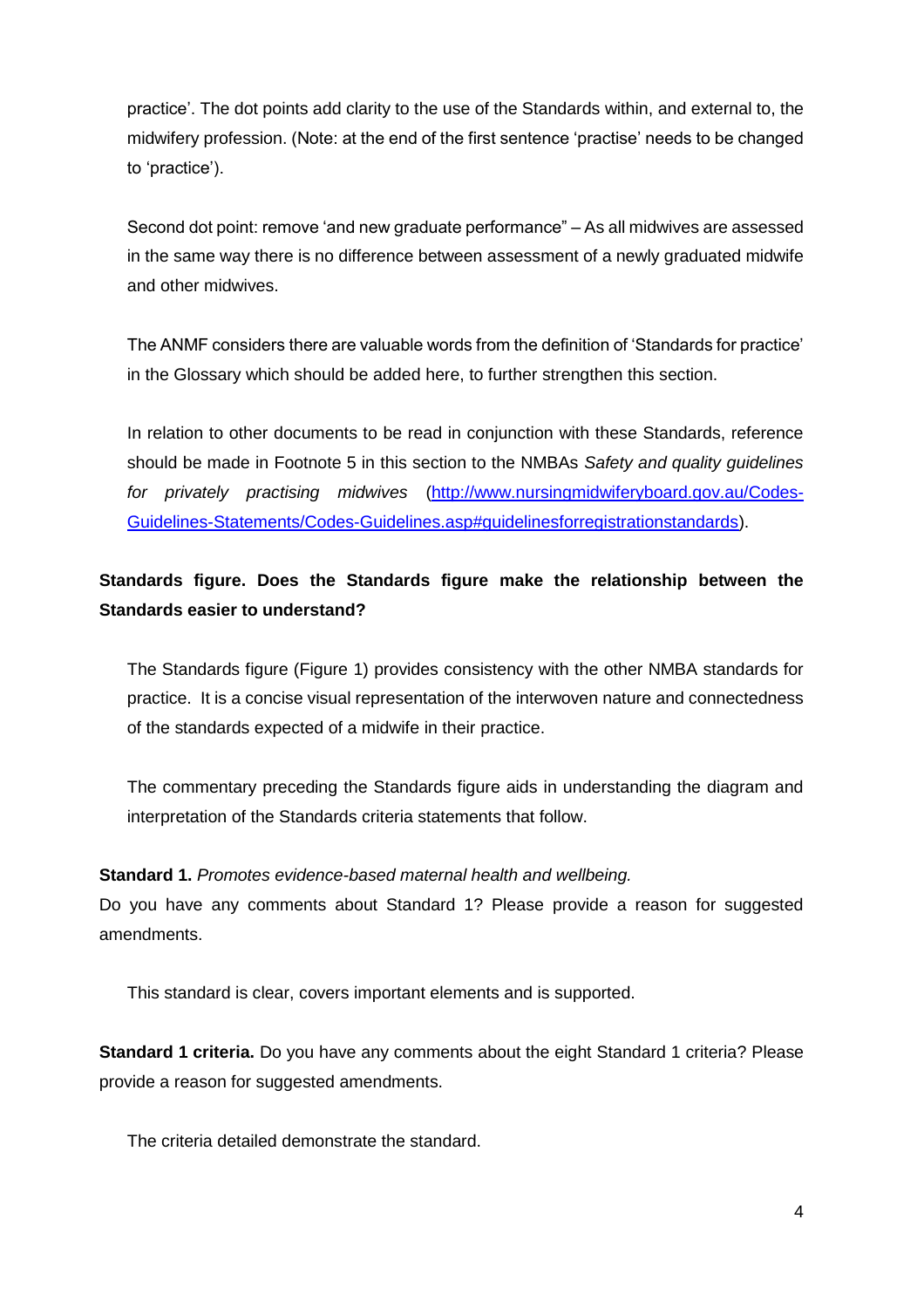#### **Standard 2.** *Engages in respectful partnerships and professional relationships.*

Do you have any comments about Standard 2? Please provide a reason for suggested amendments.

As stated in the 'Purpose' section, these Standards are used to assess practice. It is difficult to assess kindness and compassion.

To demonstrate the importance of the relationship with the woman, the last sentence should read: 'These relationships, **centred on the woman**, are conducted within a context of mutual trust, respect and cultural safety'. (inclusion in bold)

**Standard 2 criteria.** Do you have any comments about the nine Standard 2 criteria? Please provide a reason for suggested amendments.

Criterion 2.1: perhaps 'support the choices of the woman…' is problematic for the midwife in that their choices may be outside of prevailing evidence. However, while the midwife may not be able to 'support' choices she/he can still 'respect' decisions made by the woman and her family despite these being contrary to evidence. Preferred wording would be: '**respects** the choices made by the woman, their family and community in relation to maternity care, providing support to enable safe care'

Criterion 2.2 should be amended to read: 'Uses midwifery knowledge to partner with women…'. The rationale is that it is important the Standard confirms the nature of the relationship between the woman and the midwife is a professional one.

Criterion 2.4: Change 'gender orientation' to 'gender identity' and include 'relationship status'.

Criterion 2.5 should be amended to state: 'recognises own attitudes, biases, and values and their potential impact on practice, and promotes cultural safety in practice that is holistic, free of bias and exposes racism'.

**Standard 3.** *Demonstrates the capability and accountability for midwifery practice.* Do you have any comments about Standard 3? Please provide a reason for suggested amendments.

This standard is clear, separates out the two aspects of accountability of midwives, and is supported.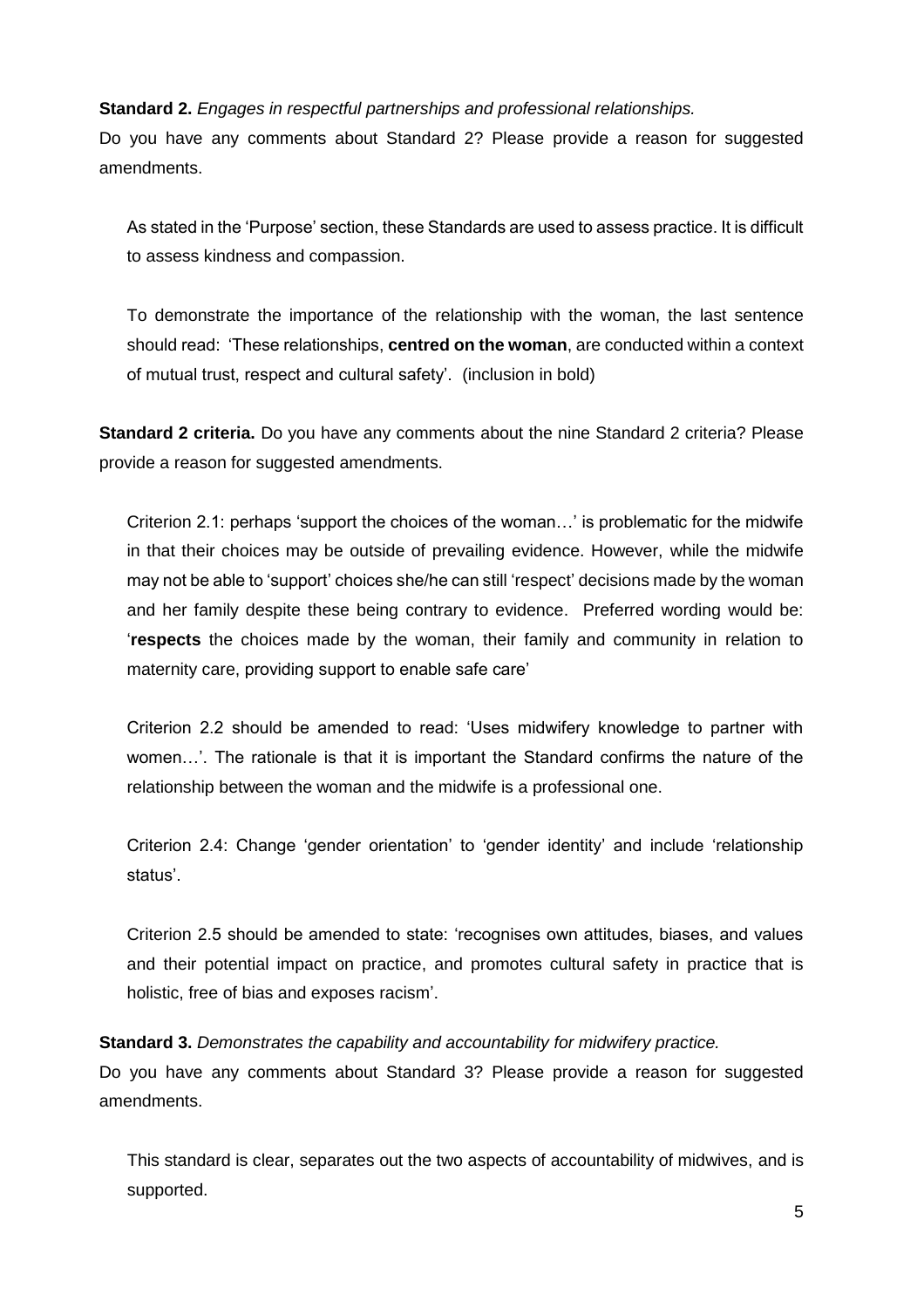In the first sentence, an amendment from 'women' to 'woman' is required.

The footnote on the first page states that the word 'woman' is "understood to be inclusive of the woman's baby, partner and family". For consistency then, it seems unnecessary to state here that the midwife is 'accountable to the woman and their baby'.

**Standard 3 criteria.** Do you have any comments about the seven Standard 3 criteria? Please provide a reason for suggested amendments.

The criteria detailed demonstrate the standard.

Criterion 3.1: replace 'his/her' with 'their'.

#### **Standard 4.** *Undertakes comprehensive assessments.*

Do you have any comments about Standard 4? Please provide a reason for suggested amendments.

This standard is clear, concise and is supported.

**Standard 4 criteria.** Do you have any comments about the four Standard 4 criteria? Please provide a reason for suggested amendments.

Criterion 4.1 requires clarification: – 'works in partnership'. This should refer to both professional multidisciplinary relationships as well as the midwife's relationship with the woman.

A criterion could be added that addresses the importance of the midwife conducting assessments that are holistic as well as culturally appropriate, to ensure all assessments are underpinned by cultural considerations.

Criterion 4.4: should read 'assesses the resources that are available to inform planning **for midwifery care**'. (inclusion in bold)

#### **Standard 5.** *Develops a plan for midwifery practice.*

Do you have any comments about Standard 5? Please provide a reason for suggested amendments.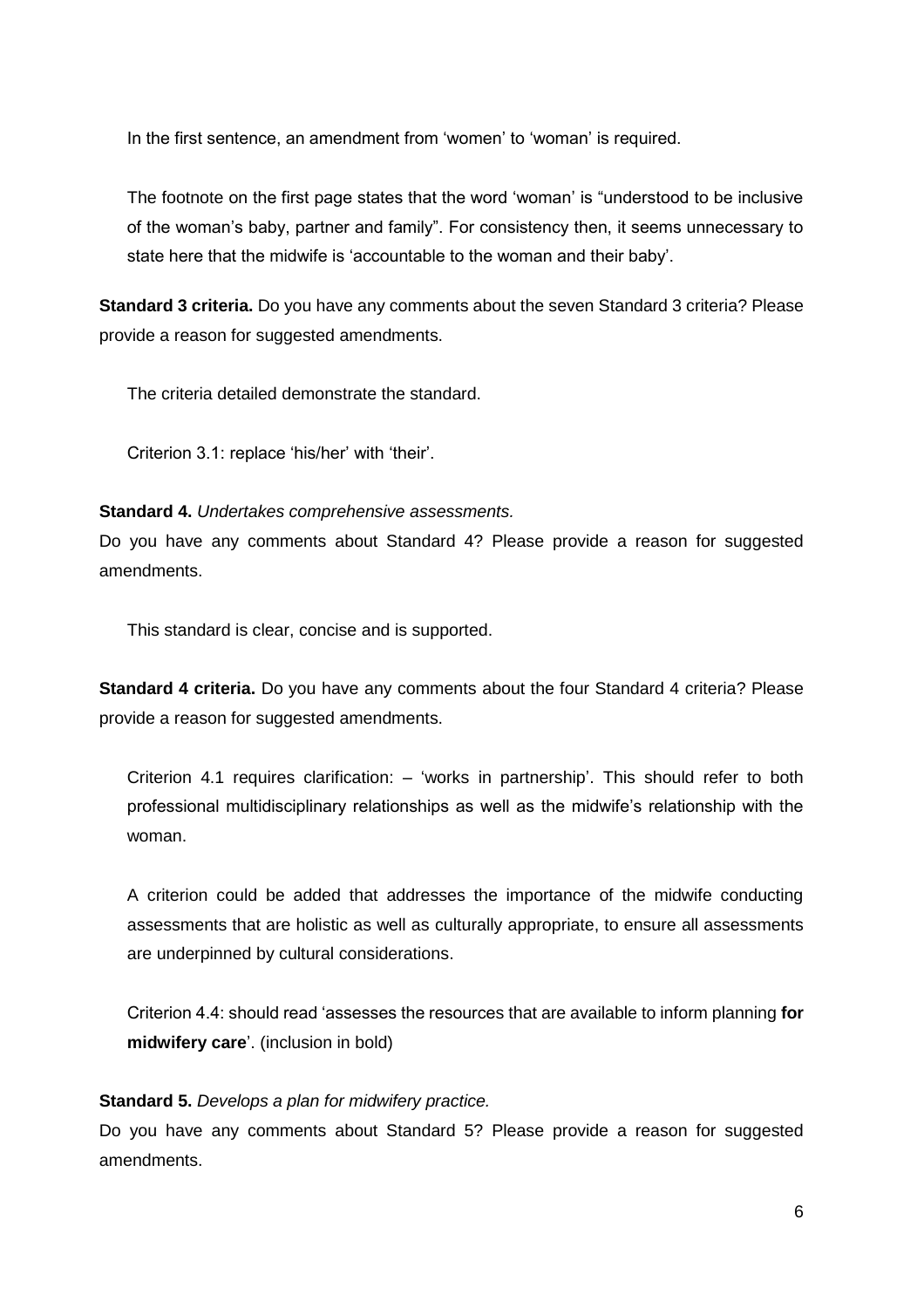This standard is clear, concise and is supported.

The ANMF does have one suggestion to strengthen the Standard as follows: 'The midwife **accesses and** analyses all relevant information…'. (inclusion in bold). The rationale is that it is the midwife's responsibility to seek the woman's consent to access all past health history that may be relevant to this pregnancy.

**Standard 5 criteria.** Do you have any comments about the four Standard 5 criteria? Please provide a reason for suggested amendments.

The criteria detailed demonstrate the standard.

### **Standard 6.** *Provides safe and quality midwifery practice.*

Do you have any comments about Standard 6? Please provide a reason for suggested amendments.

This standard is clear, concise and is supported.

**Standard 6 criteria.** Do you have any comments about the five Standard 6 criteria? Please provide a reason for suggested amendments.

The criteria detailed demonstrate the standard.

Criterion 6.5: There is a lot of information in this sentence. Suggest separating parts of it for clarity. Midwives need to be aware of their own education, skills and competence and only accept allocation or delegation that is within their scope of practice. The Glossary has a definition for 'allocation or assignment' – the word 'assignment' needs to be included here or removed from the Glossary.

#### **Standard 7.** *Evaluates outcomes to improve midwifery practice.*

Do you have any comments about Standard 7? Please provide a reason for suggested amendments.

This standard is clear, concise and is supported.

**Standard 7 criteria.** Do you have any comments about the three Standard 7 criteria? Please provide a reason for suggested amendments.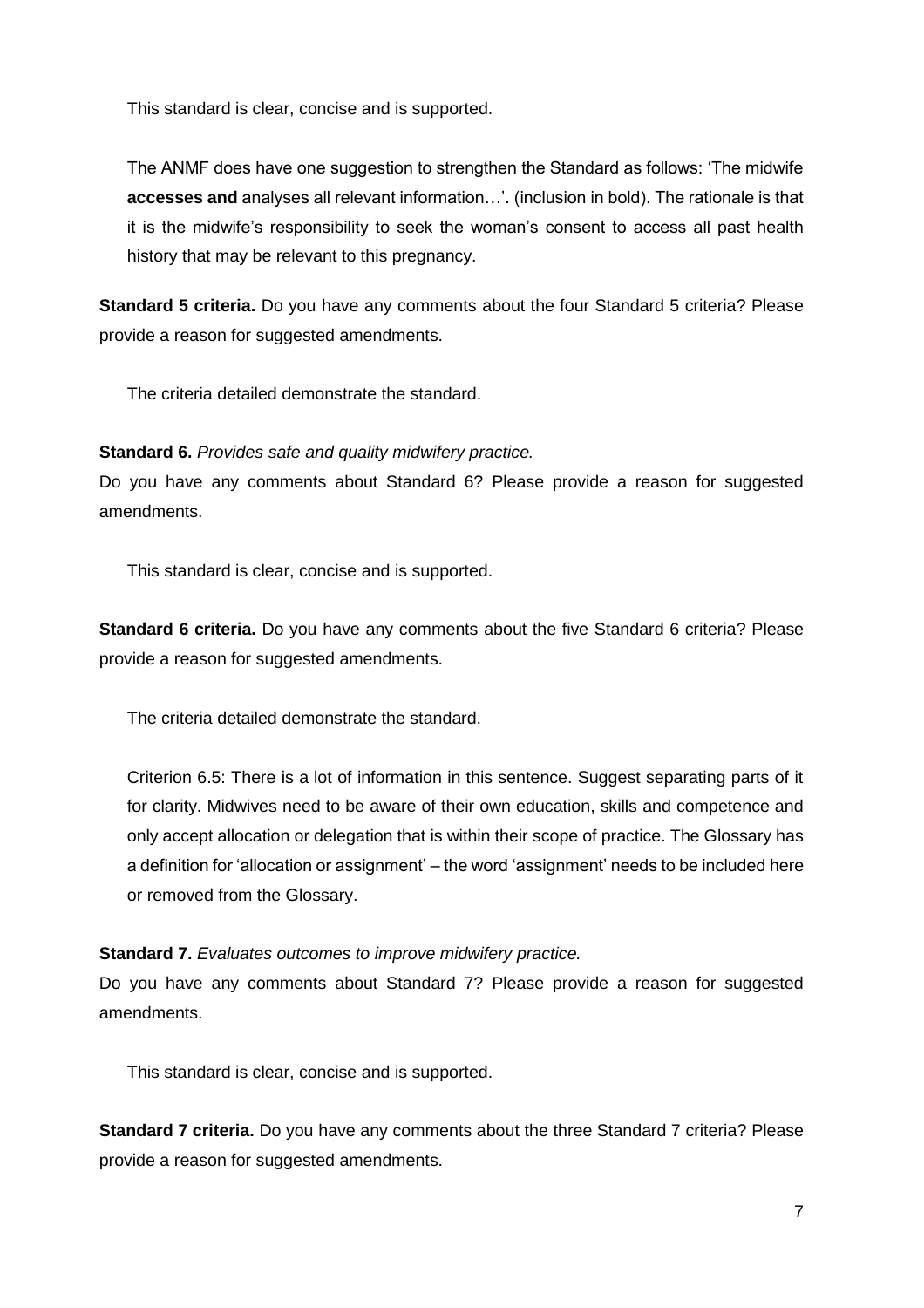The criteria detailed demonstrate the standard.

# **The next section relates to the proposed Glossary. Please provide comment on the definition and inclusion of each key term.**

**Accountability** means that midwives answer to the people in their care, the NMBA, their employers and the public. Midwives are accountable for their decisions, actions, behaviours and the responsibilities that are inherent in their midwifery role. Accountability cannot be delegated. The midwife who delegates activities to be undertaken by another person remains accountable for the decision to delegate, for monitoring the level of performance by the other person, and for evaluating the outcomes of what has been delegated (Nursing and Midwifery Board of Australia 2013). See below for the related definition of 'Delegation'.

**Comment:** Supported.

**Allocation or assignment** is different from delegation and involves asking another person to provide care on the assumption that the required care activities are normally within that person's responsibility and scope of practice. See also the definition of delegation below and the NMBA's National framework for the development of decision-making tools for nursing and midwifery practice (Nursing and Midwifery Board of Australia, 2013).

**Comment:** Supported.

**Criteria** in this document refer to the expectations of the actions and behaviours of the midwife that demonstrate these *Midwife standards for practice*.

**Comment:** Supported.

**Collaboration or collaborate** refers to all members of the health care team working in partnership with women and other consumers of midwifery practice, and each other to facilitate access to the highest standard of health care. Collaborative relationships depend on mutual respect. Successful collaboration depends on communication, consultation and joint decision making within a risk management framework, to enable appropriate referral and to ensure effective, efficient and safe health care (Nursing and Midwifery Board of Australia, 2013, p. 16).

**Comment:** Supported. The term 'collaborative practice' is used in 2.8 so perhaps should be included.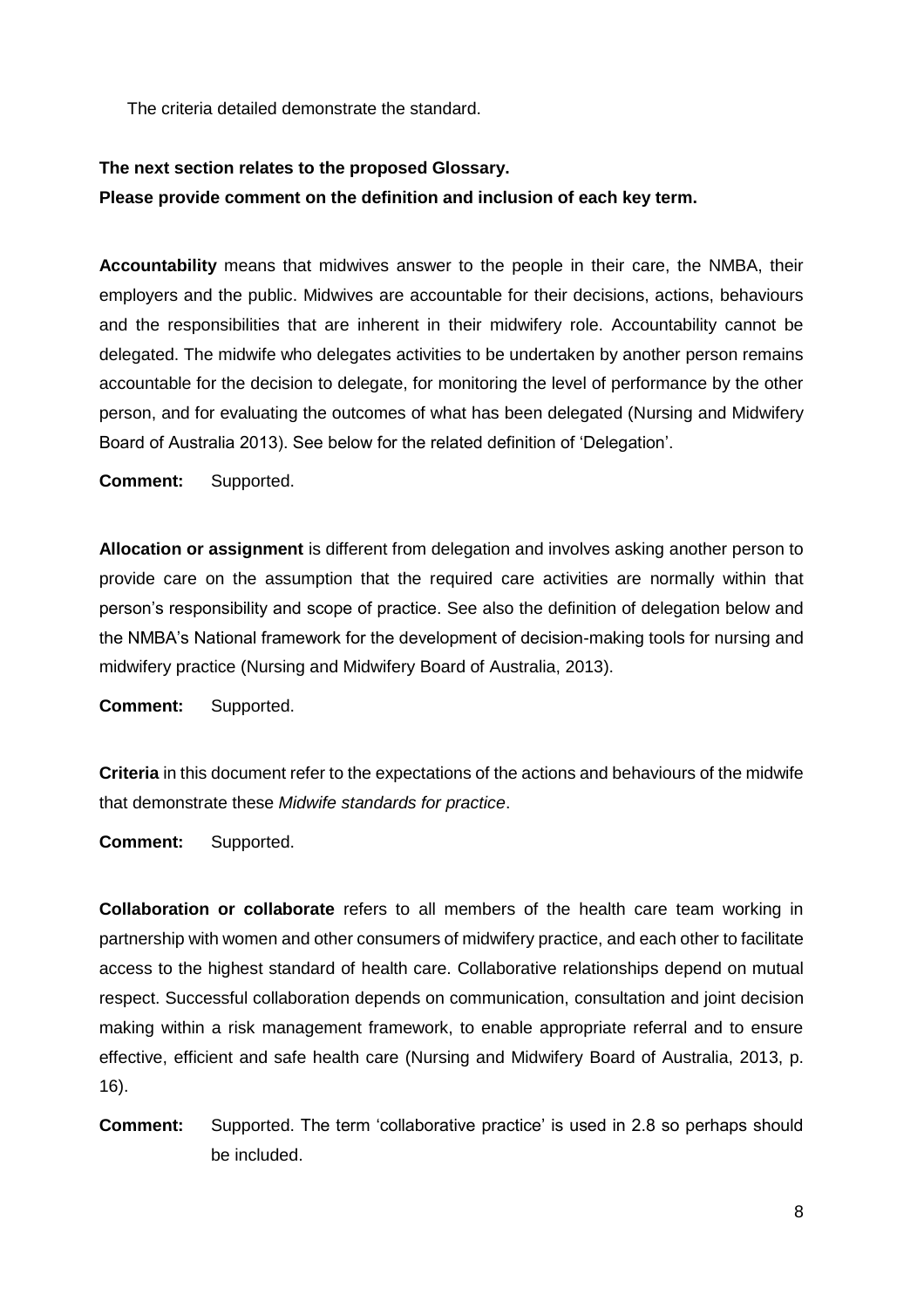**Consultation or consult** refers to the seeking of professional advice from a qualified, competent source and making decisions about shared responsibilities for care provision. It is dependent on the existence of collaborative relationships, and open communication, with others in the multidisciplinary health care team (Nursing and Midwifery Board of Australia, 2013, p. 16).

**Comment:** Supported.

**Continuity of care** in health is generally concerned with the cooperative achievement of quality care over time. Midwife continuity of care refers to a continuous woman-centred relationship provided to the woman by a known midwife or midwives.

**Comment:** Supported.

**Cultural safety** was developed in a First Nations' context and is the preferred term for midwifery and nursing. Cultural safety is endorsed by the Congress of Aboriginal and Torres Strait Islander Nurses and Midwives (CATSINaM), who emphasise that cultural safety is as important to quality care as clinical safety. However, the 'presence or absence of cultural safety is determined by the recipient of care, it is not defined by the caregiver (Congress of Aboriginal and Torres Strait Islander Nurses and Midwives, 2014, p.9).

Cultural safety is a philosophy of practice that is about how a health professional does something, not [just] what they do. It is about how people are treated in society, not about their diversity as such, so its focus is on systemic and structural issues and on the social determinants of health. Cultural safety represents a key philosophical shift from providing care regardless of difference, to care that takes account of peoples' unique needs. It requires nurses and midwives to undertake an ongoing process of self-reflection and cultural self-awareness, and an acknowledgement of how a nurse's/midwife's personal culture impacts on care.

In relation to Aboriginal and Torres Strait Islander health, cultural safety provides a decolonising model of practice based on dialogue, communication, power sharing and negotiation, and the acknowledgement of white privilege. These actions are a means to challenge racism at personal and institutional levels, and to establish trust in health care encounters (Congress of Aboriginal and Torres Strait Islander Nurses and Midwives, 2017a, p.11).

In focusing on clinical interactions, particularly power inequity between patient and health professional, cultural safety calls for a genuine partnership were a power is shared between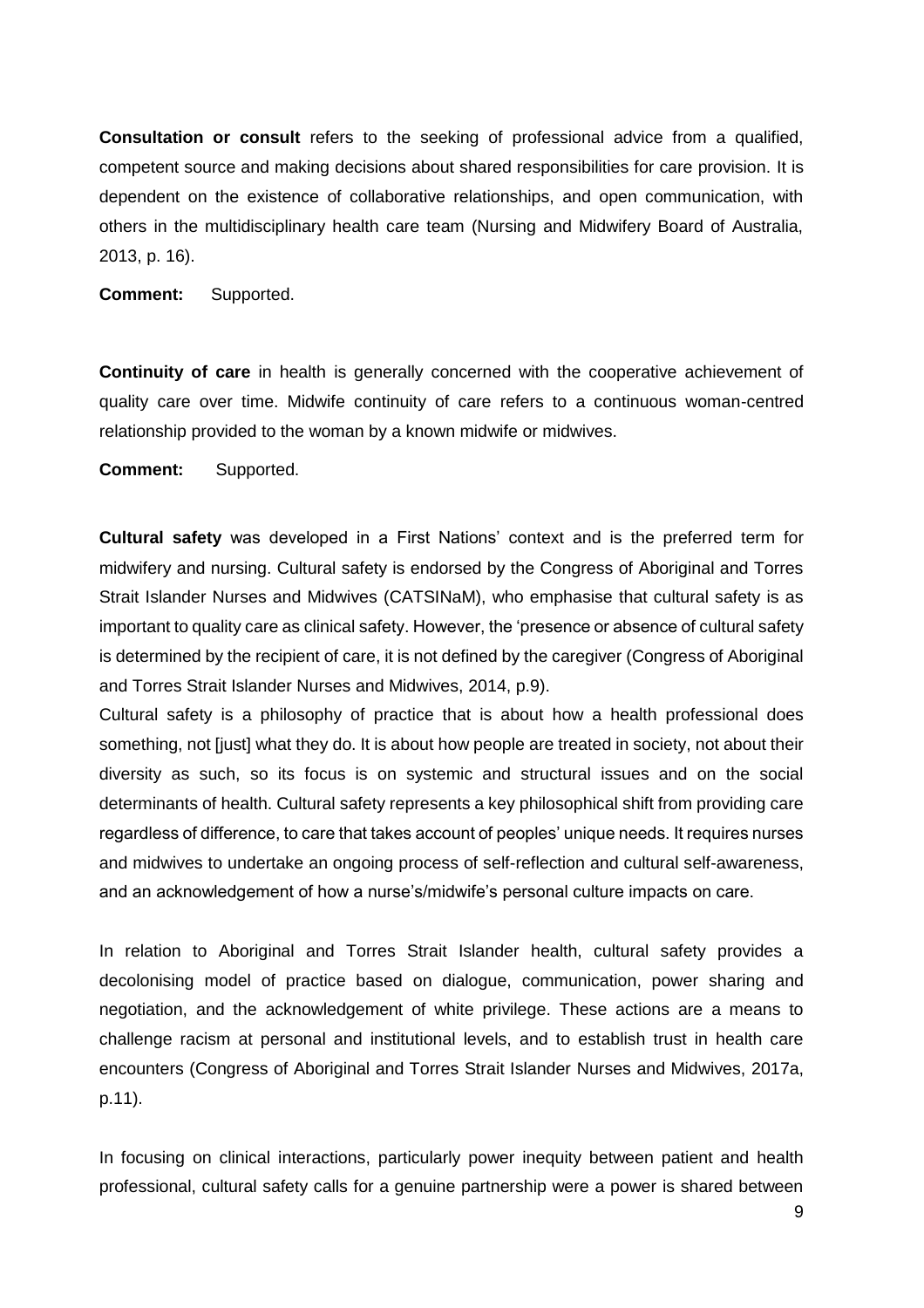the individuals and cultural groups involved in health care. Cultural safety is also relevant to Aboriginal and Torres Straiten Islander health professionals. Non-Indigenous nurses and midwives must address how they create a culturally safe work environment that is free of racism for their Aboriginal and Torres Strait Islander colleagues (Congress of Aboriginal and Torres Strait Islander Nurses and Midwives, 2017b).

**Comment:** Supported with one amendment. Suggest replacing 'patient' in the paragraph above with 'person receiving care'.

**Delegation** is the relationship that exists when a midwife devolves aspects of midwifery practice to another person. Delegations are made to meet the woman and her baby/ies' health needs. The midwife who is delegating retains accountability for the decision to delegate. The midwife is also accountable for monitoring of the communication of the delegation to the relevant persons and for the practice outcomes. Both parties share the responsibility of making the delegation decision, which includes assessment of the competence and risks. For further details see the NMBA's National framework for the development of decision-making tools for nursing and midwifery practice (Nursing and Midwifery Board of Australia, 2013).

**Comment:** Supported.

**Evidence-based practice** involves accessing and making judgements to translate the best available evidence into practice. Evidence-based practice is based on the most current, valid, and available research.

**Comment:** Supported.

**Midwife** is a person with prescribed educational preparation and competence for practice who is registered by the Nursing and Midwifery Board of Australia. The Nursing and Midwifery Board of Australia has endorsed the ICM definition of a midwife and applied it to the Australian context.

The International Confederation of Midwives define a midwife as 'a person who has successfully completed a midwifery education programme that is duly recognized in the country where it is located and that is based on the ICM Essential Competencies for Basic Midwifery Practice and the framework of the ICM registered and/or legally licensed to practice midwifery and use the title 'midwife'; and who demonstrates competency in the practice of midwifery. The midwife is recognised as a responsible and accountable professional who works in partnership with women to give the necessary support, care and advice during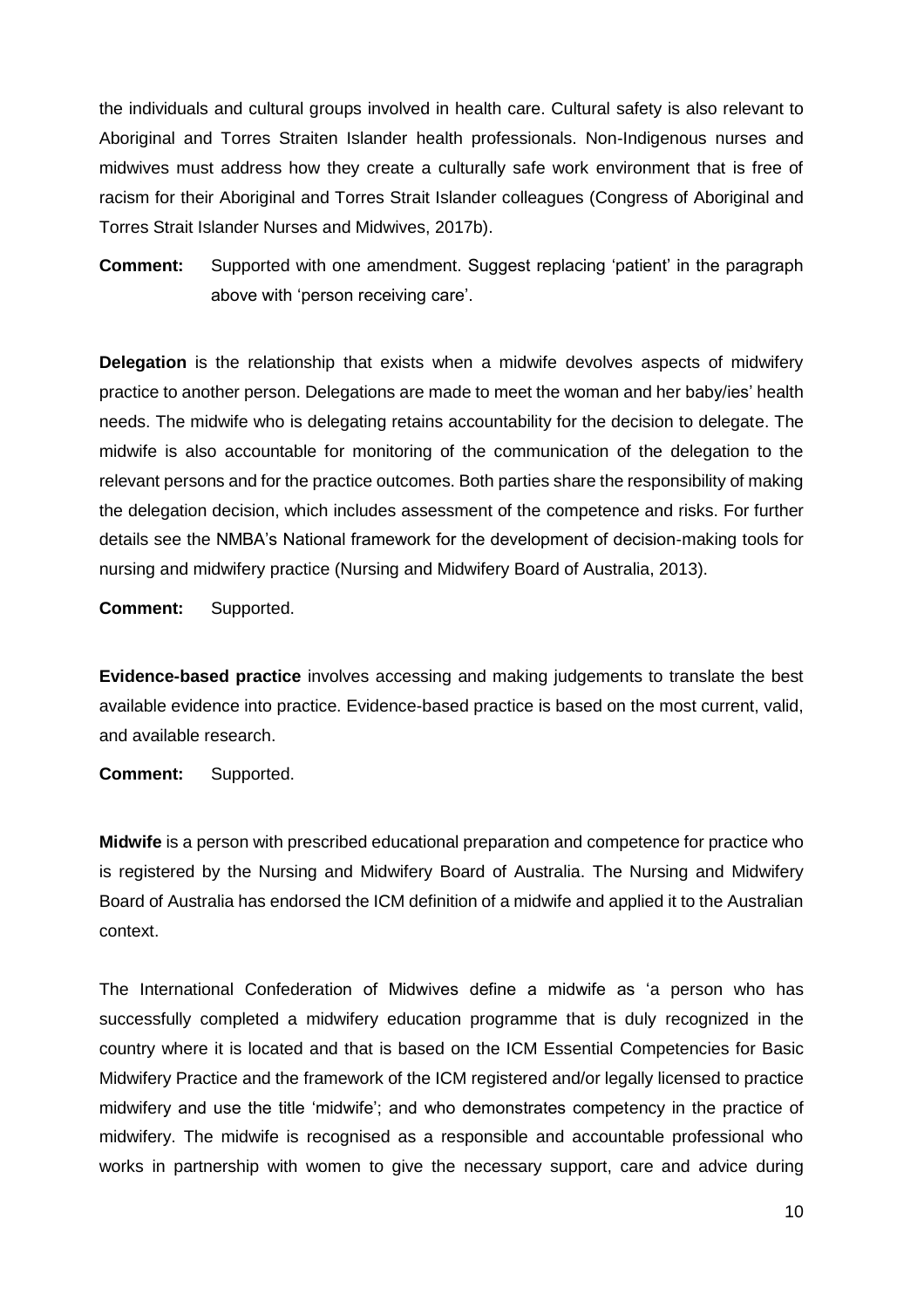pregnancy, labour and the postpartum period, to conduct births on the midwife's own responsibility and to provide care for the newborn and the infant. This care includes preventative measures, the promotion of normal birth, the detention of complications in mother and child, the accessing of medical care or other appropriate assistance and the carrying out of emergency measures. The midwife has an important task in health counselling and education, not only for the woman, but also within the family and the community. This work should involve antenatal education and preparation for parenthood and may extend to women's health, sexual or reproductive health and child care' (International Confederation of Midwives, 2011, p.1).

**Comment:** Supported. Reference needs to be amended as per previous ANMF comment.

**Person/people** refers to those individuals who have entered into a therapeutic and/or professional relationship with a midwife. These individuals will sometimes be health care consumers, at other times they may be colleagues or students, this will vary depending on who is the focus of practice at the time. Therefore, the words person or people include all the women, newborn, infants, clients, consumers, families, carers, groups and/or communities, however named, that are within the midwife's scope and context of practice.

#### **Comment:** Supported

**Practice** means any role, whether remunerated or not, in which the individual uses their skills and knowledge as a midwife. Practice is not restricted to the provision of direct clinical care. It also includes working in a direct non-clinical relationship with clients, working in management, administration, education, research, advisory, regulatory or policy development roles, and any other roles that impact on safe, effective delivery of services in the profession and/ or use of their professional skills' (Nursing and Midwifery Board Australia, 2016b).

**Comment:** Supported.

**Primary health care principles** include improving access and reducing inequity, increasing the focus on health promotion and prevention, screening and early intervention, and improving quality, safety, performance and accountability (Australian Health Ministers' Conference, 2011, p. 78).

**Comment:** Supported.

**Professional relationship** is an ongoing interaction that observes a set of established boundaries or limits that is deemed appropriate under governing standards. The midwife is

11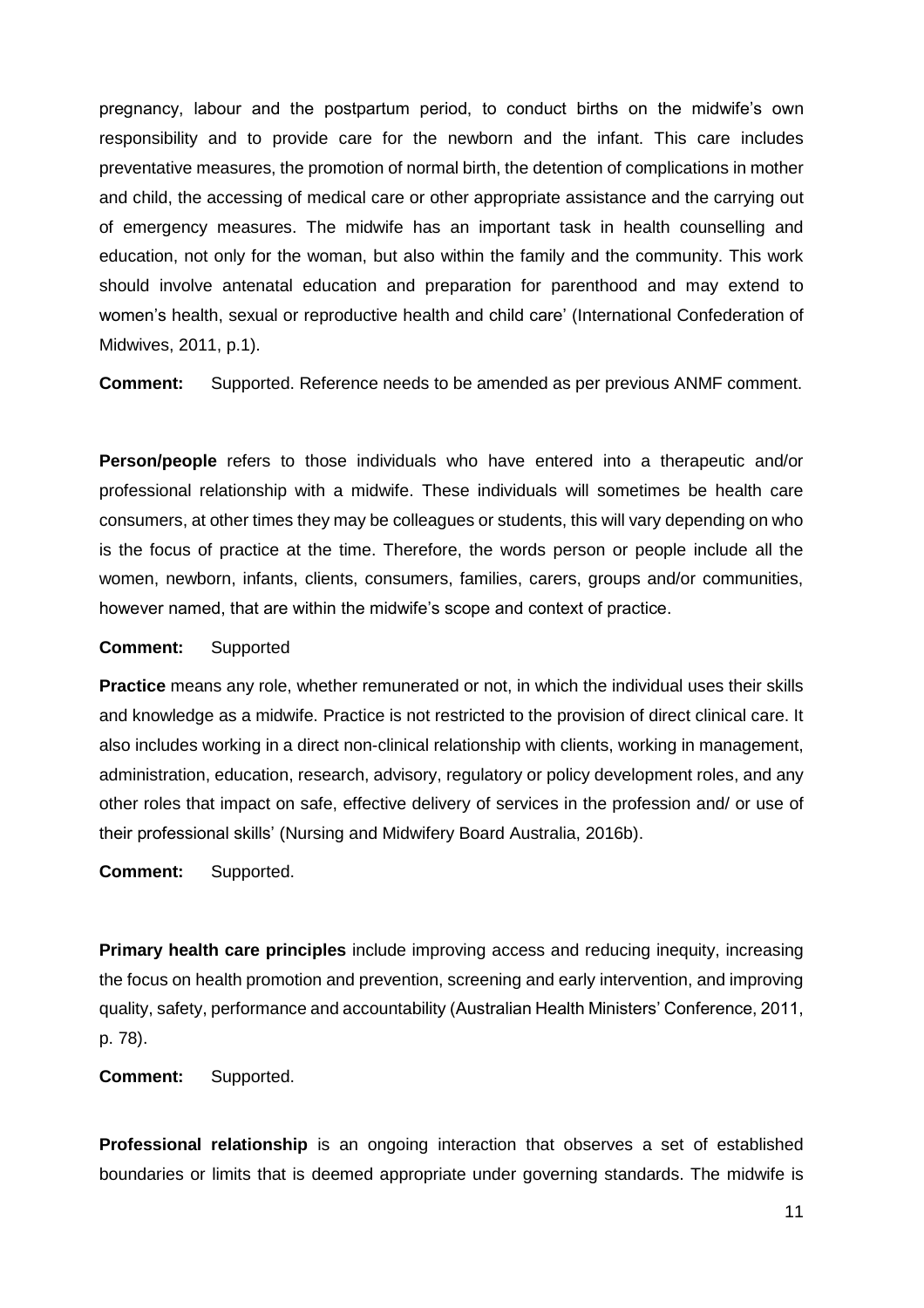sensitive to a person's situation and purposefully engages with them using knowledge and skills with respect, compassion and kindness. In the relationship, the person's rights and dignity are recognised and respected. The professional nature of the relationship involves recognition of professional boundaries and issues of unequal power (Nursing and Midwifery Board Australia, 2017).

**Comment:** Supported.

**Referral** involves a midwife sending the person to obtain an opinion or treatment from another health professional or entity. Referral usually involves the transfer (all or in part) of responsibility for the care of the person, usually for a defined time and for a particular purpose, such as care that is outside the referring practitioner's expertise or scope of practice od (Nursing and Midwifery Board of Australia, 2017).

**Comment:** Supported.

**Scope of practice** refers to the boundaries within which the profession of midwifery is educated, competent and permitted to perform by law. The actual scope of the individual midwife's practice will vary depending on the context in which the midwife works, the health needs of women and baby/ies in her care, the level of competence and confidence of the midwife and the policy requirements of the service provider (Nursing and Midwifery Board of Australia, 2016a; Nursing and Midwifery Board of Australia, 2013).

**Comment:** Supported.

**Standards for practice** in this document are the expectations of the midwife's practice. They inform the education accreditation standards for midwives, the regulation of midwives and determination of the midwife's capability for practice. These standards guide consumers, employers and other stakeholders on what to reasonably expect from a midwife regardless of the area of practice or years of experience. They replace the previous *National competency standards for the midwife* (Nursing and Midwifery Board Australia, 2006).

**Comment:** Supported. As stated previously this definition should also be incorporated into the 'Purpose and use of these standards' section of the introduction to the standards for practice for added strength of explanation.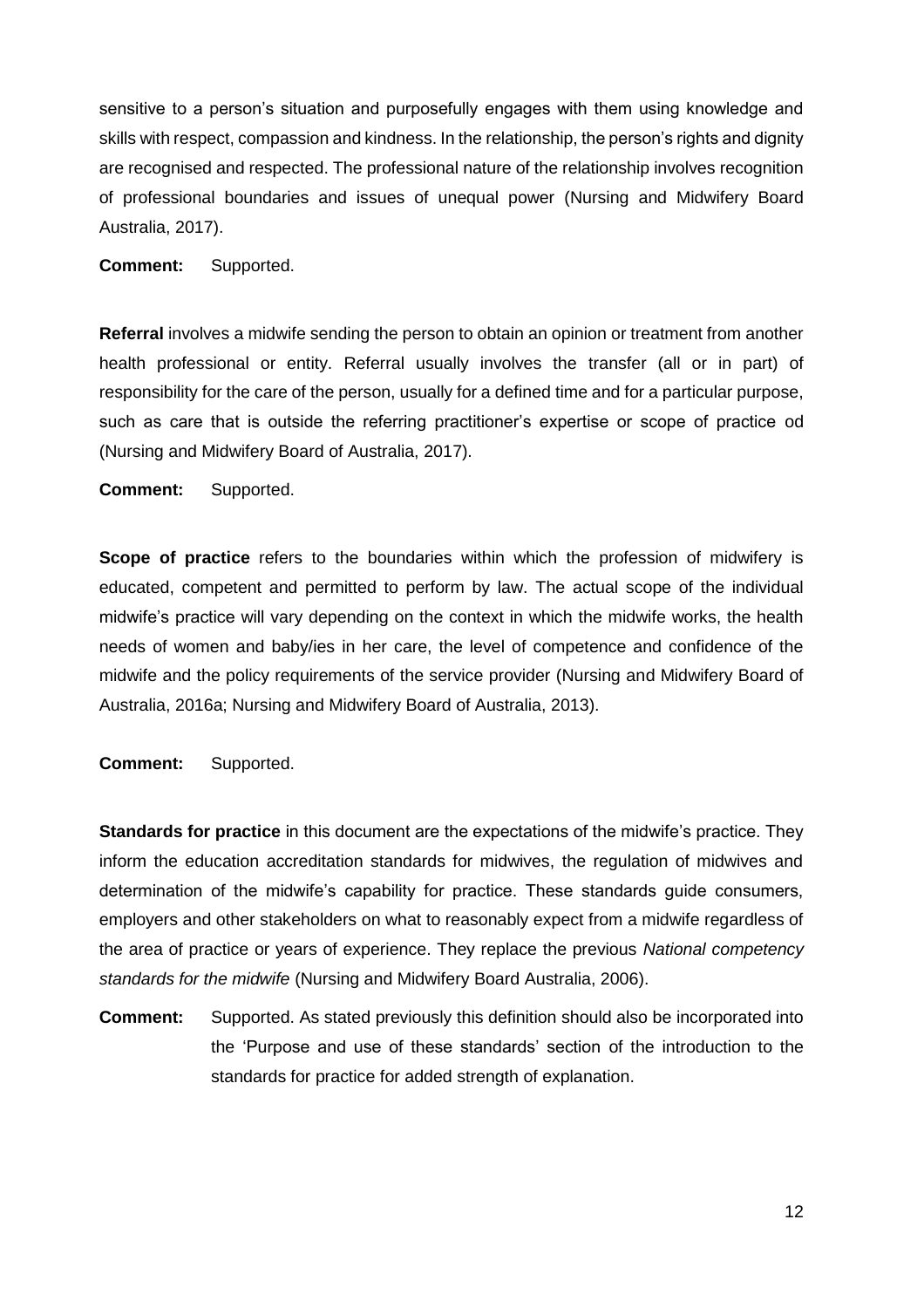**Supervision** includes managerial supervision, professional supervision and clinically focused supervision as part of delegation. For details see the NMBA Supervision guidelines for nursing and midwifery (Nursing and Midwifery Board of Australia, 2015).

**Comment:** Supported.

**Woman-centred practice** recognises the woman's baby/ies, partner, family and community, and respects cultural and religious diversity as defined by the woman herself. Woman-centred practice considers the woman's individual circumstances, and aims to meet the woman's physical, emotional, psychosocial, spiritual and cultural needs. This care is built on a reciprocal partnership through effective communication. It enables individual decision-making and selfdetermination for the woman to care for herself and her family. Woman-centred care respects the woman's ownership of her health information, rights and preferences while protecting her dignity and empowering her choices. Woman-centred care is also the focus of midwifery practice in non-clinical settings.

**Comment:** Supported but with the addition of words on gender diversity to address the issue of persons of non-specified gender, intersex, those who identify as a man, or not as a woman, who may be pregnant and thereby requiring midwifery care. Also, the last sentence would read better if amended as follows: "Womancentred care is the focus of midwifery practice in all settings".

#### **Please provide any other comments about the first draft Standards.**

The revised NMBA *Midwife standards for practice* are clear, comprehensive but concise, and, easy to read and understand, by those within the midwifery profession and externally – whether other health professionals or consumers of midwifery care services.

The Standards have achieved an excellent balance of being broad enough to be applied to all contexts of midwifery practice but not so general as to result in concepts too abstract and difficult to apply.

There does need to be attention to standardising the language throughout the document, for example, 'woman/women', 'midwife/midwives', and 'their/her'.

## **Conclusion**

The ANMF welcomes the opportunity to provide feedback through this submission to the public consultation for the NMBA *Midwife standards for practice*. We acknowledge the extensive